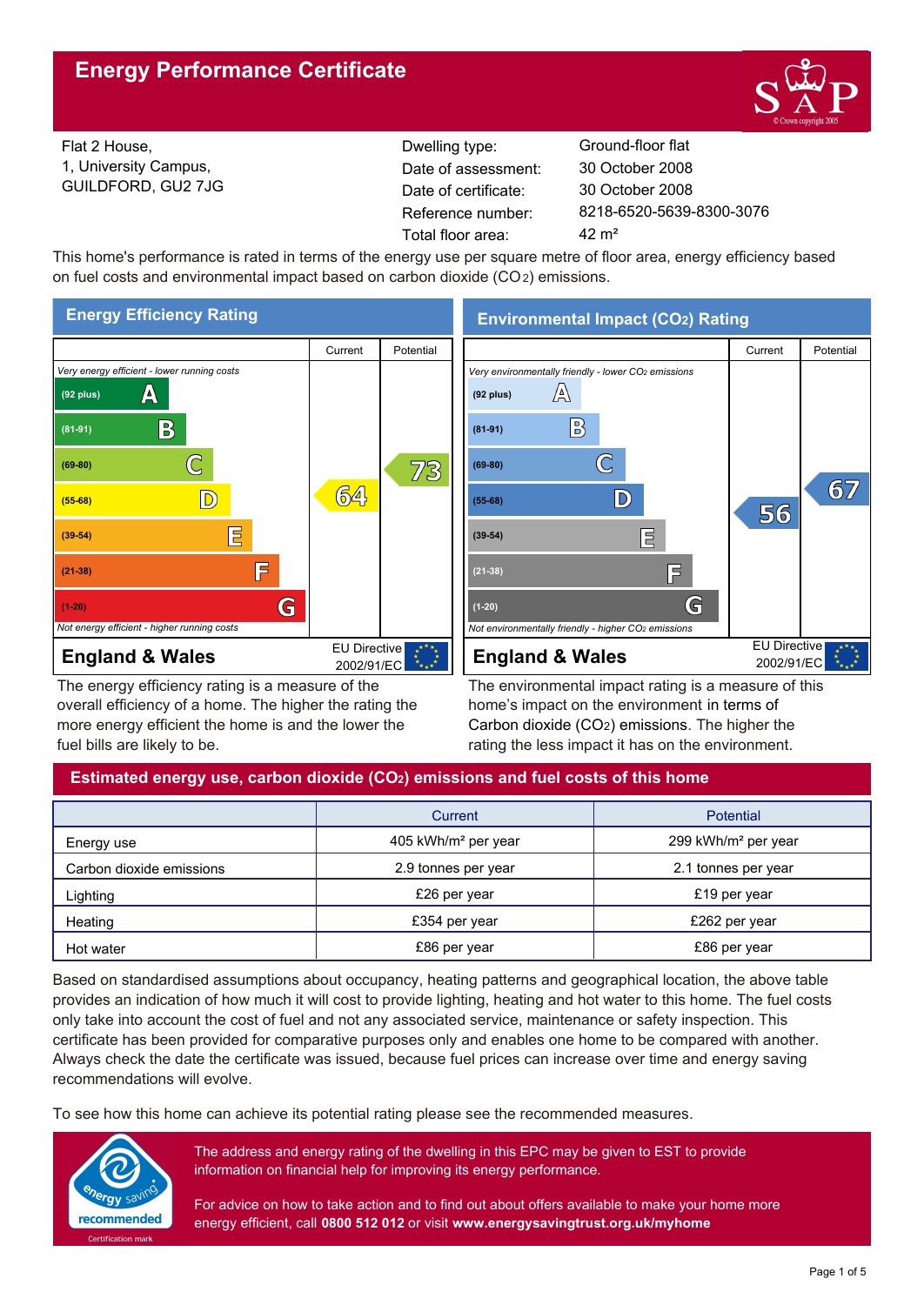# **About this document**

The Energy Performance Certificate for this dwelling was produced following an energy assessment undertaken by a qualified assessor, accredited by Elmhurst Energy Systems, to a scheme authorised by the Government. This certificate was produced using the RdSAP 2005 assessment methodology and has been produced under the Energy Performance of Buildings (Certificates and Inspections) (England and Wales) Regulations 2007 as amended. A copy of the certificate has been lodged on a national register.

| Assessor's accreditation number: | EES/002004                                     |
|----------------------------------|------------------------------------------------|
| Assessor's name:                 | Gary John Ryan                                 |
| Company name/trading name:       | <b>Energy Assess UK Limited</b>                |
| Address:                         | 5 Bryanstone Close, Guildford, Surrey, GU2 9UJ |
| Phone number:                    | 07894 801 963                                  |
| Fax number:                      | 01483 829557                                   |
| E-mail address:                  | gary@energyassessuk.com                        |
| Related party disclosure:        |                                                |

#### **If you have a complaint or wish to confirm that the certificate is genuine**

Details of the assessor and the relevant accreditation scheme are as above. You can get contact details of the accreditation scheme from their website at www.elmhurstenergy.co.uk together with details of their procedures for confirming authenticity of a certificate and for making a complaint.

# **About the building's performance ratings**

The ratings on the certificate provide a measure of the building's overall energy efficiency and its environmental impact, calculated in accordance with a national methodology that takes into account factors such as insulation, heating and hot water systems, ventilation and fuels used. The average Energy Efficiency Rating for a dwelling in England and Wales is band E (rating 46).

Not all buildings are used in the same way, so energy ratings use 'standard occupancy' assumptions which may be different from the specific way you use your home. Different methods of calculation are used for homes and for other buildings. Details can be found at www.communities.gov.uk/epbd.

Buildings that are more energy efficient use less energy, save money and help protect the environment. A building with a rating of 100 would cost almost nothing to heat and light and would cause almost no carbon emissions. The potential ratings on the certificate describe how close this building could get to 100 if all the cost effective recommended improvements were implemented.

#### **About the impact of buildings on the environment**

One of the biggest contributors to global warming is carbon dioxide. The way we use energy in buildings causes emissions of carbon. The energy we use for heating, lighting and power in homes produces over a quarter of the UK's carbon dioxide emissions and other buildings produce a further one-sixth.

The average household causes about 6 tonnes of carbon dioxide every year. Adopting the recommendations in this report can reduce emissions and protect the environment. You could reduce emissions even more by switching to renewable energy sources. In addition there are many simple everyday measures that will save money, improve comfort and reduce the impact on the environment. Some examples are given at the end of this report.

#### **Visit the Government's website at www.communities.gov.uk/epbd to:**

- Find how to confirm the authenticity of an energy performance certificate
- Find how to make a complaint about a certificate or the assessor who produced it •
- Learn more about the national register where this certificate has been lodged •
- Learn more about energy efficiency and reducing energy consumption •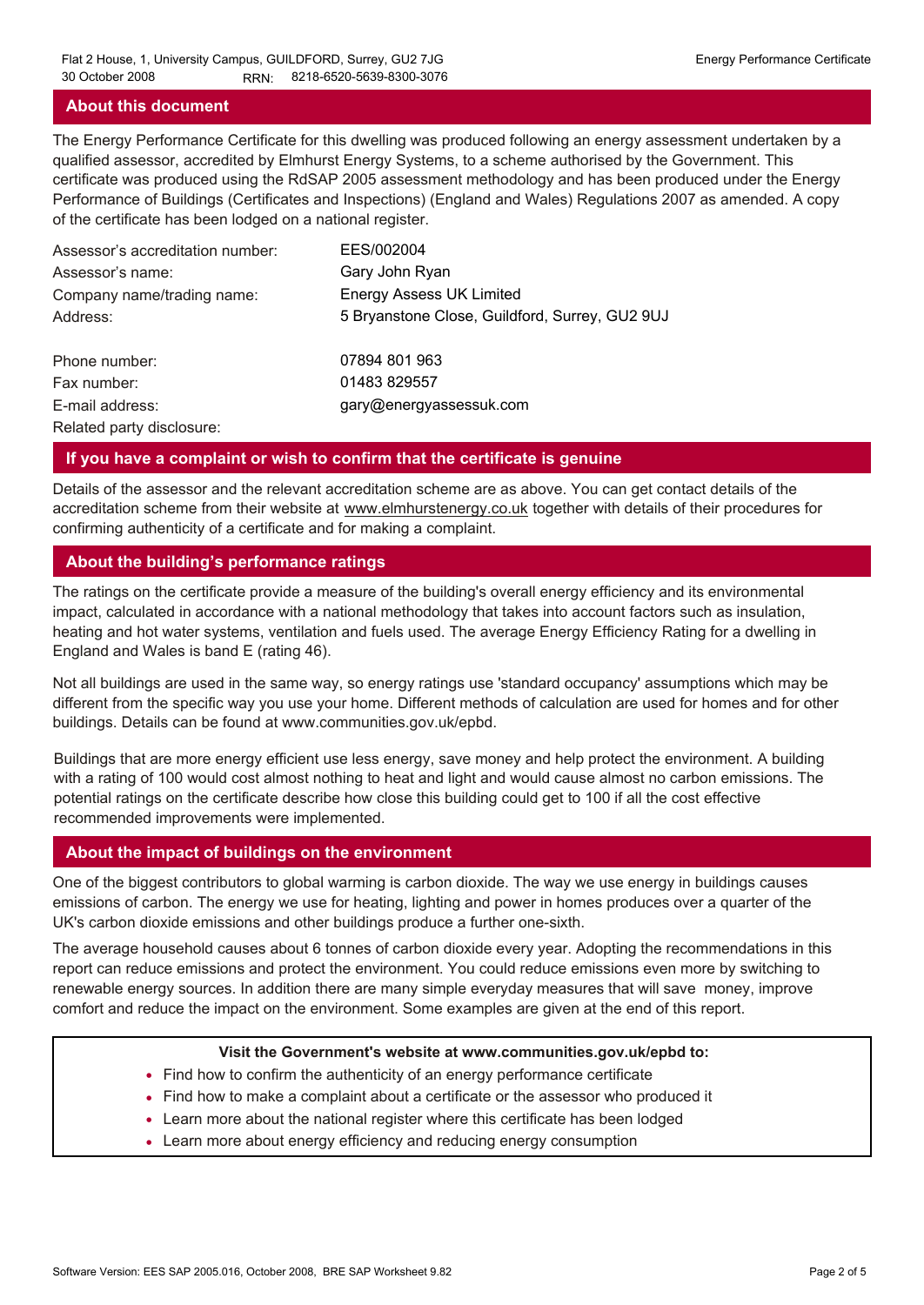# Recommended measures to improve this home's energy performance

Flat 2 House, 1, University Campus, GUILDFORD, GU2 7JG Date of certificate:

Reference number: 8218-6520-5639-8300-3076 30 October 2008

# **Summary of this home's energy performance related features**

The following is an assessment of the key individual elements that have an impact on this home's performance rating. Each element is assessed against the following scale: Very poor / Poor / Average / Good / Very good.

| Elements                                  | Description                                                        | Current performance      |               |
|-------------------------------------------|--------------------------------------------------------------------|--------------------------|---------------|
|                                           |                                                                    | <b>Energy Efficiency</b> | Environmental |
| Walls                                     | Cavity wall, as built, no insulation (assumed)                     | Poor                     | Poor          |
| Roof                                      | (another dwelling above)                                           |                          |               |
| Floor                                     | Solid, no insulation (assumed)                                     |                          |               |
| Windows                                   | Fully double glazed                                                | Average                  | Average       |
| Main heating                              | Community scheme                                                   | Good                     | Good          |
| Main heating controls                     | Flat rate charging, no thermostatic control of room<br>temperature | Very poor                | Very poor     |
| Secondary heating                         | None                                                               |                          |               |
| Hot water                                 | From main system                                                   | Very good                | Very good     |
| Lighting                                  | Low energy lighting in 60% of fixed outlets                        | Good                     | Good          |
| Current energy efficiency rating          |                                                                    | D 64                     |               |
| Current environmental impact (CO2) rating |                                                                    |                          | D 56          |

**Low and zero carbon energy sources**

None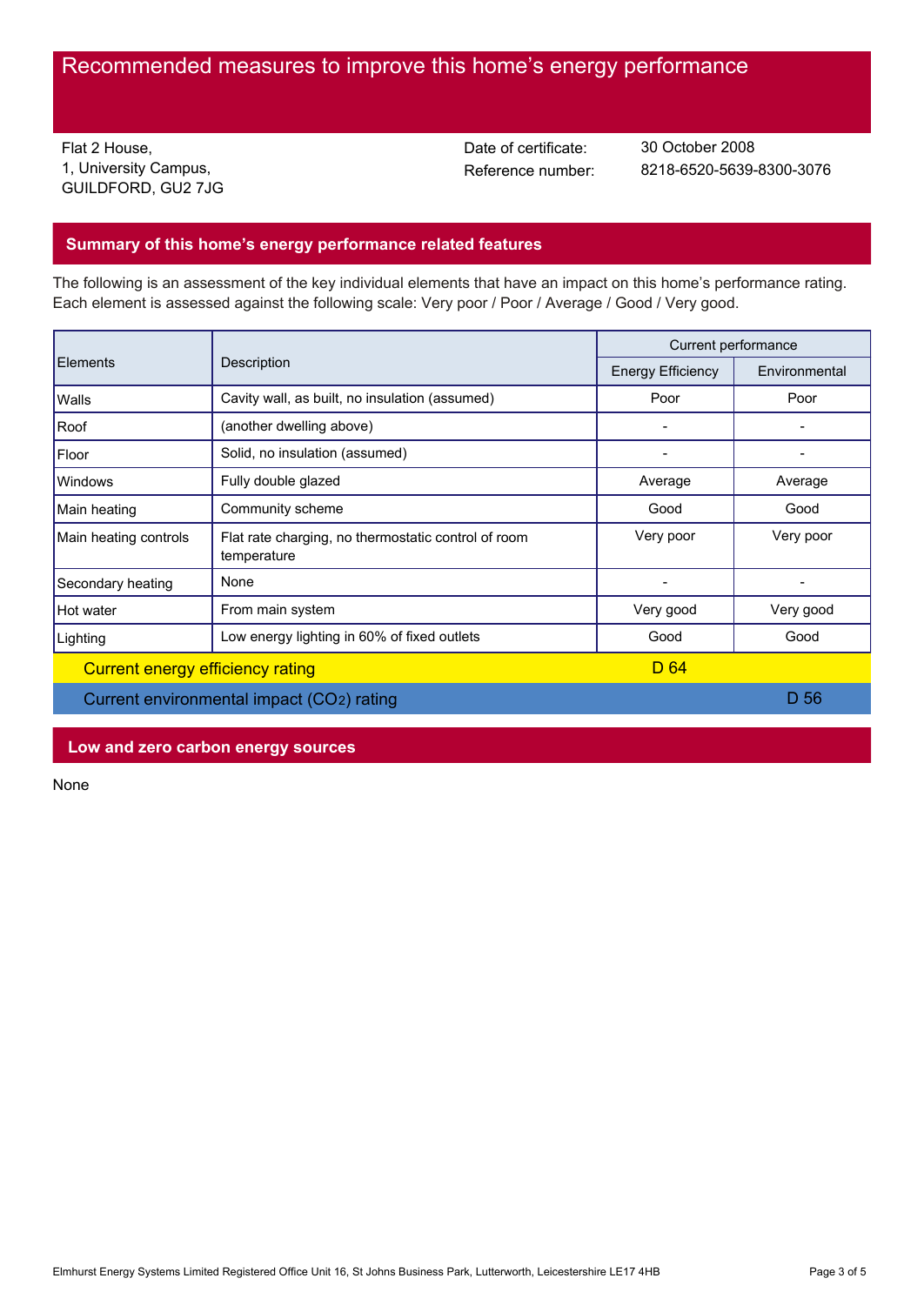# **Recommendations**

The measures below are cost effective. The performance ratings after improvement listed below are cumulative, that is they assume the improvements have been installed in the order that they appear in the table.

|                                                           | <b>Typical savings</b> | Performance ratings after improvement |                      |
|-----------------------------------------------------------|------------------------|---------------------------------------|----------------------|
| Lower cost measures (up to £500)                          | per year               | Energy efficiency                     | Environmental impact |
| Cavity wall insulation                                    | £93                    | C 73                                  | D 67                 |
| Low energy lighting for all fixed outlets<br>$\mathbf{2}$ | £6                     | C 73                                  | D 67                 |
| Total                                                     | £99                    |                                       |                      |
| Potential energy efficiency rating                        |                        | C 73                                  |                      |
| Potential environmental impact (CO2) rating               |                        |                                       | D 67                 |

# **Further measures to achieve even higher standards**

#### None

Improvements to the energy efficiency and environmental impact ratings will usually be in step with each other. However, they can sometimes diverge because reduced energy costs are not always accompanied by a reduction in carbon dioxide (CO2) emissions.